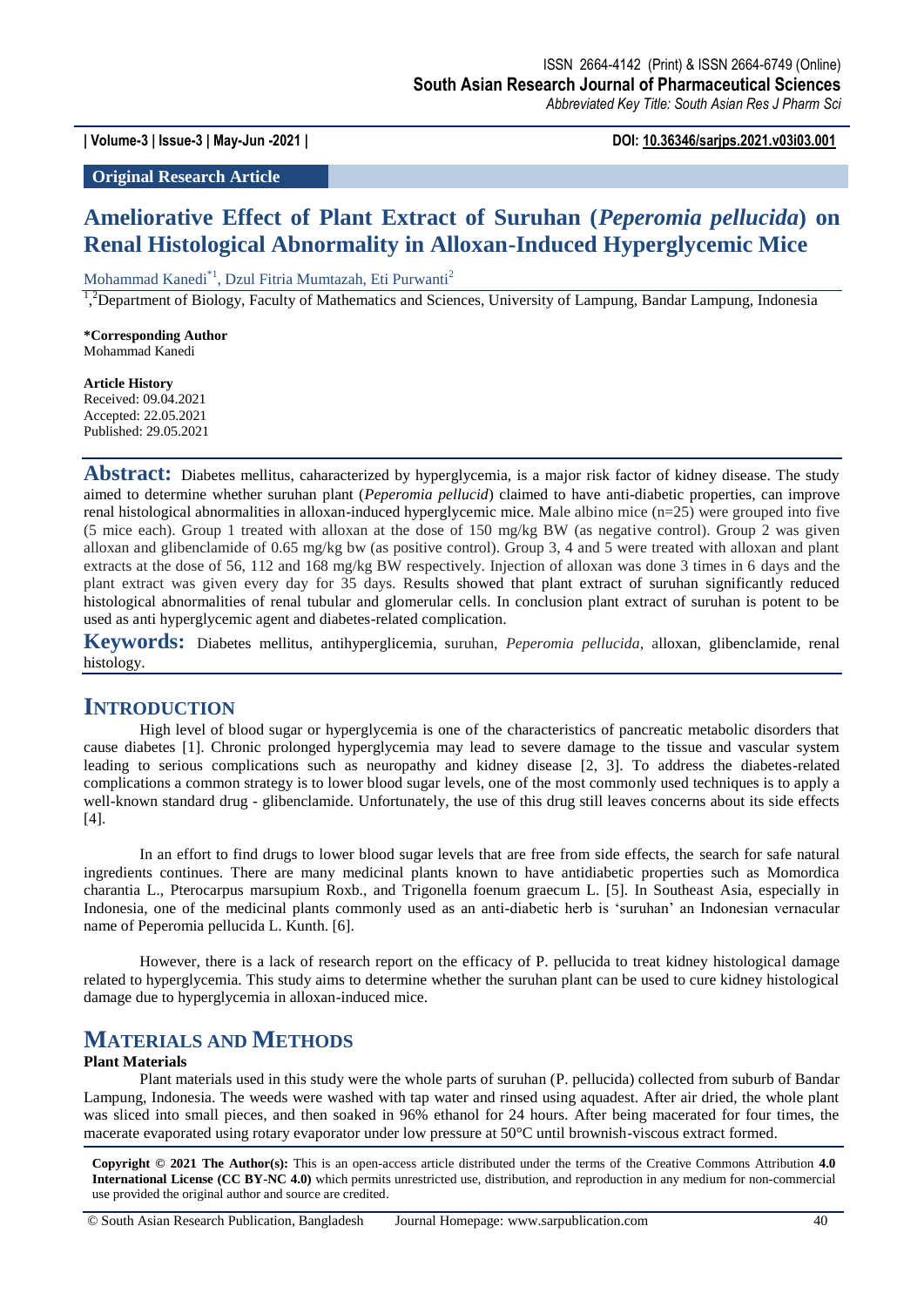#### **Animals and Experimental Design**

Male albino mice aged 3-4 months, weighing between 30-40 g, were obtained from Lampung Veterinary Center, Bandar Lampung, Indonesia. Before being treated for research, the animals were acclimated for one week, maintained under room temperature, fed with a standard laboratory diet and water ad libitum. By using a completely randomized design, 25 male albino mice were grouped into five (5 mice each). Group 1 treated with alloxan at the dose of 150 mg/kg bw (as negative control). Group 2 was given alloxan and glibenclamide of 0.65 mg/kg bw (as positive control). Group 3, 4 and 5 were treated with alloxan and plant extracts at the dose of 56, 112 and 168 mg/kg bw respectively. Alloxan was given 3 times in 6 days and suruhan plant extracts were given once daily for 35 days.

#### **Alloxan Induction and Extract Administration**

The hyperglycemic condition of the experimental animals was made by intraperitoneally injecting 0.5 ml of alloxan monohydrate (Sigma Aldrich, Cat.No.A7413-10G) at the dose of 120 mg/kg body weight after the mice were fasted for 8 hours. Before and after alloxan injection, blood glucose levels of each animal were measured using strip glucometer (from Roche, Germany).

#### **Histological Preparation**

After 35 days of treatment, necropsy was carried out by sacrifying the mice under chloroform anesthetic. Then the kidneys were taken and put in a container containing a 10% buffer formalin solution. The histological preparations of the kidney were made using the paraffin method with Hematoxylin Eosin staining. The histological slides then observed under light microscope with 400x magnification.

#### **Study Parameters**

The criteria for kidney damage were based on the total damage scores of renal tubules and glomerulus (with a range of 0-6). The histological damage to each of these organs can be divided into 4 levels, namely:  $0 =$  all cells appear normal;  $1 = \inf$  inflammatory cell infiltration;  $2 = \text{swelling}$  of the bowman's capsule cells;  $3 = \text{necrotic}$  cells

#### **Statistical Analysis**

One-way ANOVA and LSD were applied in anlysis of the effects of treatment on blood sugar levels of experimental mice. Meanwhile, to analyze the data on the impact of the treatment on tubular damage and renal glomerulus in mice, the Mann Whitney test was used.

### **RESULTS AND DISCUSSION**

Blood glucose levels of mice before (baseline) alloxan injection and after treatments are presented in Table 1. It is clear that in comparison to the negative control group, blood glucose level of mice treated with plant extract of suruhan decrease significantly ( $p<0.05$ ). However, the highest effect of the order extract was shown by the lowest concentration (56 mg/kg bw.) rather than the highest.

| <b>Treatments</b>                                                                                                 | Blood glucose (mg/dL)            |  |  |  |
|-------------------------------------------------------------------------------------------------------------------|----------------------------------|--|--|--|
| Baseline (normal mice)                                                                                            | $75.96 \pm 2.23^{\circ}$         |  |  |  |
| $C +$ tive (alloxan + glibenclamide)                                                                              | $77.80 \pm 3.114^{\circ}$        |  |  |  |
| $C$ -tive (alloxan)                                                                                               | $183.60 \pm 16.426$ <sup>d</sup> |  |  |  |
| P1 (alloxan + suruhan 56 mg)                                                                                      | $78.40 \pm 5.273^{\circ}$        |  |  |  |
| P2 (alloxan + suruhan $112 \text{ mg}$ )                                                                          | $95.60 \pm 7.335^b$              |  |  |  |
| P3 (alloxan + suruhan $168 \text{ mg}$ )                                                                          | $115.80 \pm 7.855$ <sup>c</sup>  |  |  |  |
| Values are presented as mean $\pm$ SD; values followed by the same superscript are nod statistically different at |                                  |  |  |  |
| $\alpha$ =0.05 by LSD test                                                                                        |                                  |  |  |  |

**Table-1: Blood glucose levels of mice before and after given treatments**

Ameliorative effects of plant extract of suruhan against the tubular and glomerular cells damage of test mice are shown in Table-2.The results of Mann Whitney U Test against mean scores of the renal tubular and glomerular cells damages are presented in Table-3 and 4 repectively.

| Table-2: Effects of treatments on the mean scores of tubular and glomerular cells damage in mice kidney. |  |  |  |
|----------------------------------------------------------------------------------------------------------|--|--|--|
|                                                                                                          |  |  |  |

| <b>Treatments</b>                        | <b>Mean damage scores</b> |                                  |  |
|------------------------------------------|---------------------------|----------------------------------|--|
|                                          |                           | Tubular cells   Glomerular cells |  |
| $C$ -tive (alloxan + glibenclamide)      | 2.84                      | 2.38                             |  |
| $C +$ tive (alloxan)                     | 2.12                      | 1.36                             |  |
| P1 (alloxan + suruhan 56 mg)             | 0.96                      | 0.7                              |  |
| P2 (alloxan + suruhan $112 \text{ mg}$ ) | 1.7                       | 1.04                             |  |
| P3 (alloxan + suruhan $168$ mg)          | 1.5                       | 1.04                             |  |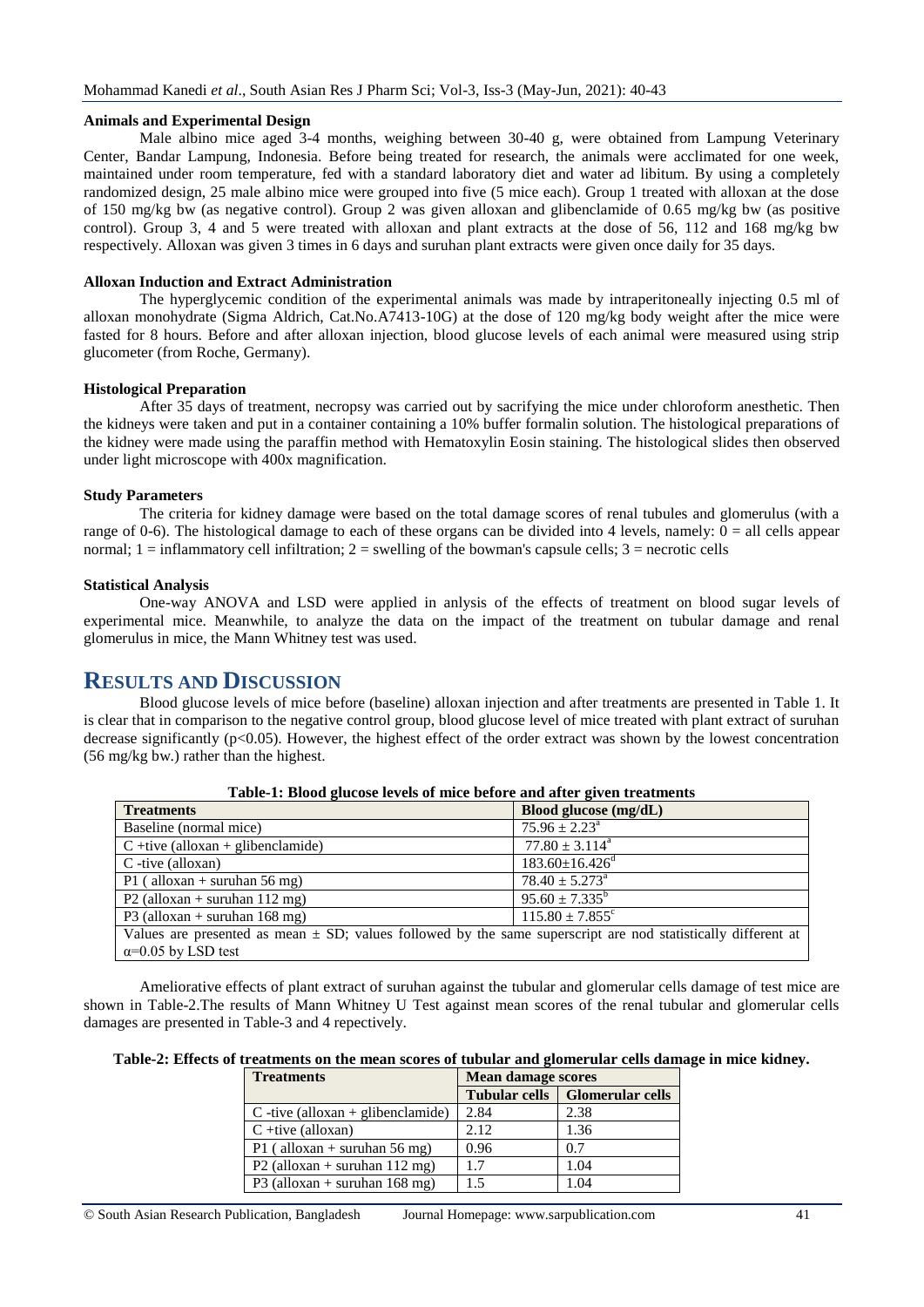| Group          | P1       | P <sub>2</sub> | P <sub>3</sub> | $C + ive$ | $C -ive$ |
|----------------|----------|----------------|----------------|-----------|----------|
| P1             |          | 0,107          | 0,083          | $0,008*$  | $0,008*$ |
| P <sub>2</sub> | 0,107    |                | 0,592          | 0,504     | $0,008*$ |
| P <sub>3</sub> | 0,083    | 0,592          |                | 0,068     | $0,008*$ |
| $C + ive$      | $0,008*$ | 0,504          | 0,068          |           | $0,007*$ |
| $C -ive$       | $0,008*$ | $0,008*$       | $0,008*$       | $0,007*$  |          |

#### **Table-3: Results of Mann Whitney U Test (p value) against mean scores of renal tubular cells damages**

### **Table-4: Results of Mann Whitney U Test (p value) against mean scores of renal glomerular cells damages**

| Group          | P1       | P <sub>2</sub> | P <sub>3</sub> | $C + ive$ | $C$ -ive |
|----------------|----------|----------------|----------------|-----------|----------|
| P1             |          | 0,196          | 0.233          | 0,109     | $0,011*$ |
| P <sub>2</sub> | 0,196    |                | 0,822          | 0,511     | $0,014*$ |
| P <sub>3</sub> | 0,233    | 0,822          |                | 0,448     | $0,014*$ |
| $C + ive$      | 0.109    | 0,511          | 0,448          |           | 0,070    |
| $C$ -ive       | $0.011*$ | $0,014*$       | $0,014*$       | 0,070     |          |

This study results confirm the efficacy of the P.pellucida plant as antidiabetes as reported by Hamzah et al. (2012) and accordingly confirm traditional claims that suruhan plant can be used as antidiabetic drug [7].

The antidiabetic properties of P. pellucida are thought to be because this plant is rich in flavonoids, saponins, alkaloids, terpenoids, steroids and tannins. Because, as is known, plants that are proven to be efficacious as antidiabetic, usually contain these compounds. [8-10].

The findings of this study (Tables 2, 3 and 4) indicate that the histological damage to renal tubules and glomerulus of mice due to alloxan injection has recovered by the treatment of plant extract of P. pellucida. This fact indicates the functioning of the antioxidant compounds in this plant extract [11-12]. Antioxidant phytochemicals are natural ingredients that have been found to be very useful in the prevention of various chronic diseases [13].

As reported by Shah et al.(2017) plant extract containing antioxidant from Sida cordata potential to be used as nephroprotective agent [14]. Nephroprotective effect of phytochemical having antioxidant properties has also found in of Combretum micranthum plant [15].

## **CONCLUSION**

Plant extract of Peperomia pellucida is revealed to reduce glucose levels and ameliorate histological cells damages of kidney in alloxan-incude mice. It suggests that plant extract of suruhan potent to be use as antidiabetes and its related complication.

## **REFERENCES**

- 1. Deepthi, B., Sowjanya, K., Lidiya, B., Bhargavi, R. S., & Babu, P. S. (2017). A modern review of diabetes mellitus: an annihilatory metabolic disorder. J In Silico in Vitro Pharmacol, 3(1), 14.
- 2. Seki, M., Tanaka, T., Nawa, H., Usui, T., Fukuchi, T., Ikeda, K., & Takei, N. (2004). Involvement of brain-derived neurotrophic factor in early retinal neuropathy of streptozotocin-induced diabetes in rats: therapeutic potential of brain-derived neurotrophic factor for dopaminergic amacrine cells. Diabetes, 53(9), 2412-2419.
- 3. Schrijvers, B. F., De Vriese, A. S., & Flyvbjerg, A. (2004). From hyperglycemia to diabetic kidney disease: the role of metabolic, hemodynamic, intracellular factors and growth factors/cytokines. Endocrine reviews, 25(6), 971-1010.
- 4. Ruohonen, S. T., Ranta‐ Panula, V., Bastman, S., Chrusciel, P., Scheinin, M., & Streng, T. (2015). Potentiation of Glibenclamide Hypoglycaemia in Mice by MK‐ 467, a Peripherally Acting Alpha2‐ Adrenoceptor Antagonist. Basic & clinical pharmacology & toxicology, 117(6), 392-398.
- 5. Jung, M., Park, M., Lee, H. C., Kang, Y. H., Kang, E. S., & Kim, S. K. (2006). Antidiabetic agents from medicinal plants. Current medicinal chemistry, 13(10), 1203-1218.
- 6. Susilawati, Y., Nugraha, R., Krishnan, J., Muhtadi, A., Sutardjo, S., & Supratman, U. (2017). A New Antidiabetic Compound 8, 9-dimethoxy Ellagic Acid from Sasaladaan (Peperomia pellucida L. Kunth). RESEARCH JOURNAL OF PHARMACEUTICAL BIOLOGICAL AND CHEMICAL SCIENCES, 8, 269-274.
- 7. Hamzah, R. U., Odetola, A. A., Erukainure, O. L., & Oyagbemi, A. A. (2012). Peperomia pellucida in diets modulates hyperglyceamia, oxidative stress and dyslipidemia in diabetic rats. Journal of Acute Disease, 1(2), 135- 140.
- 8. Gothai, S., Ganesan, P., Park, S. Y., Fakurazi, S., Choi, D. K., & Arulselvan, P. (2016). Natural phyto-bioactive compounds for the treatment of type 2 diabetes: inflammation as a target. Nutrients, 8(8), 461.